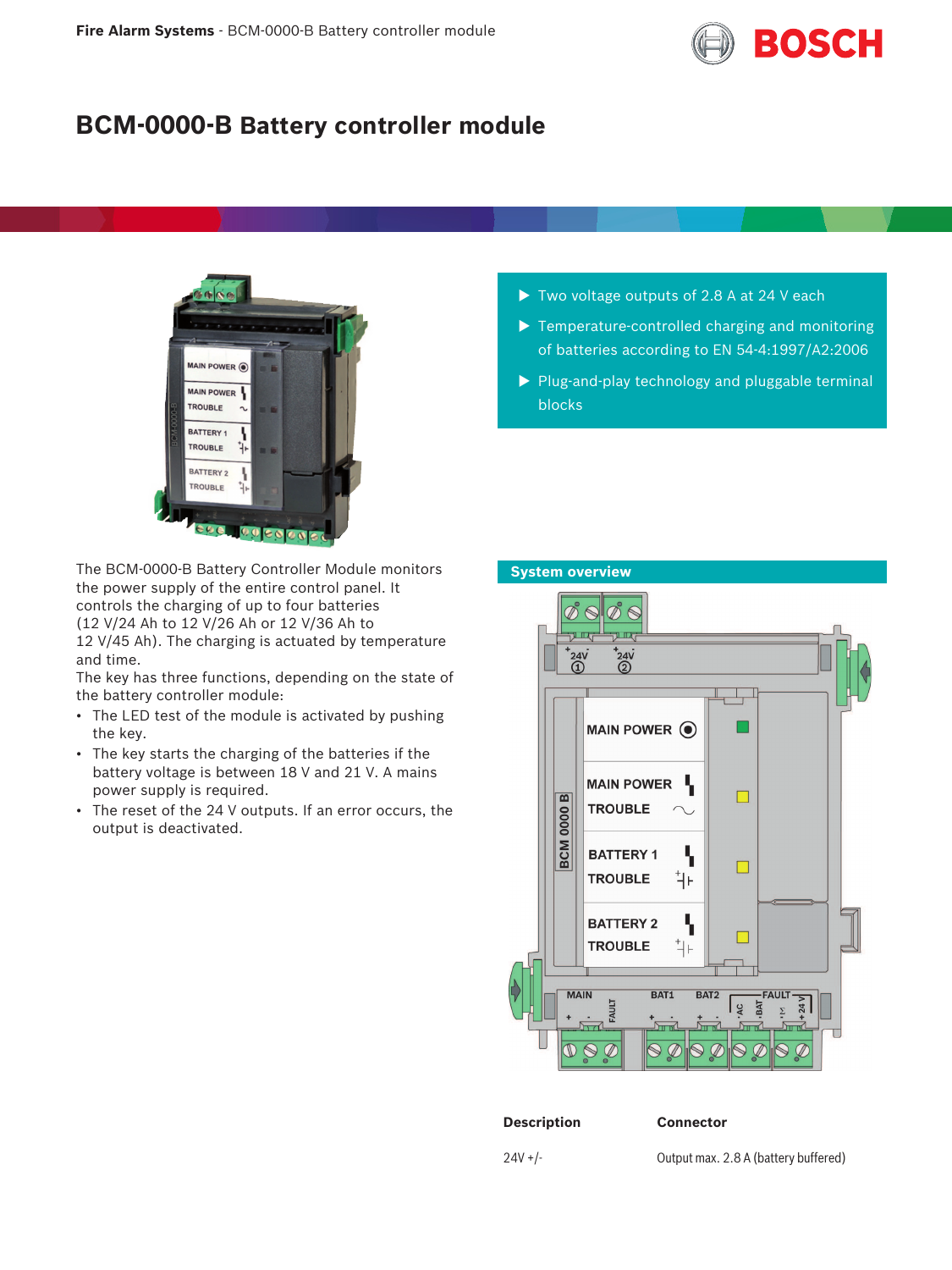| $24V +/-$          | Output max. 2.8 A (battery buffered) |
|--------------------|--------------------------------------|
| $MAIN + /-$        | Power supply unit UPS                |
| <b>MAIN FAULT</b>  | Input fault, mains                   |
| $BAT1 +/-$         | Battery pair 1                       |
| $BAT2 +/-$         | Battery pair 2                       |
| FAULT AC -         | Main power fault signal output       |
| <b>FAULT BAT-</b>  | Battery fault signal output          |
| $F A U L T \Sigma$ | Collective fault signal output       |
| <b>FAULT +</b>     | Signal output +                      |

# **Installation/configuration notes**

- Do not use the 24V outputs in parallel wiring.
- For FPA-5000 systems with the MPC xxxx A Panel Controller, the BCM 0000 A Battery Controller Module must be employed.

## **Configuration specifications for Battery Controller Modules**

- With 1 to 4 BCM modules:
	- max. 2 modules at the start of the first panel rail
	- max. 2 modules at the end of the last panel rail





- With 5 to 8 BCM modules:
	- 2 modules at the start of the first panel rail (BCM 1 and 2)
	- 2 modules at the end of the last panel rail (BCM 3 and 4)

– additional BCM modules as shown



## **Pos. Description**

- 1 Area 1
- 2 Area 2

Current consumption of the BCM modules must not exceed 10 A in Area 1.

Current consumption of the BCM modules must not exceed 10 A in Area 2.

This only applies to the current consumption for consumer loads of the outputs (1) 24 V and (2) 24 V.

#### **Calculation of the standby current according to EN 54‑4**

(1) 
$$
I_{\text{max, Standby}} = \frac{C_{\text{Batt}} - I_{\text{Alarm}} \times 0.5h}{t_{\text{standby}}} \qquad (2) I_{\text{max, A}} = 6A - \frac{C_{\text{Batt}}}{18h}
$$
  
(3)  $I_{\text{nom}} = \min[I_{\text{max, Standby}} / I_{\text{max, A}}]$ 

Formula (1) gives the maximum panel current required to provide a specific buffering time  $(I_{\text{max,Standby}})$ . Formula (2) gives the maximum panel current with simultaneous consideration of the battery charge  $(I_{\max A})$ .

According to formula (3), the required standby current of the panel  $(I_{nom})$  is based on the smaller value of the two maximum current values of the panel. Parameter:

- $t_{\text{standby}}$  = buffering time in hour
- $I_{\text{Alarm}}$  = maximum alarm current  $(I_{\text{max,B}})$

•  $C_{\text{Batt}}$  = battery capacity in Ah

- The following capacities are feasible:
- $\cdot$  24 26 Ah and 36 45 Ah for 2 batteries
- $\cdot$  48 52 Ah and 72 90 Ah for 4 batteries

# **Parts included**

| y | <b>Quantit</b> Component             |
|---|--------------------------------------|
|   | BCM-0000-B Battery Controller Module |